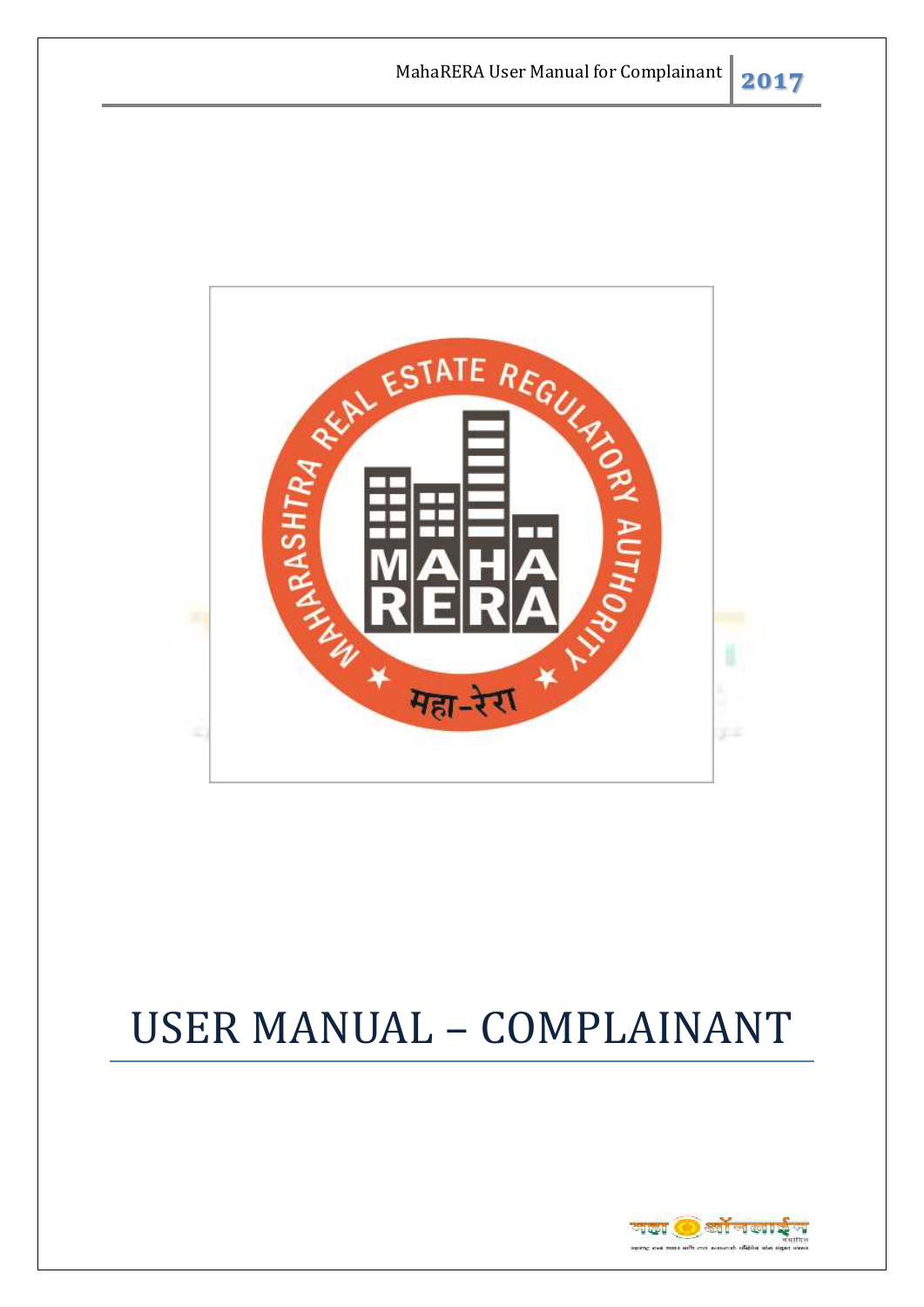### <span id="page-1-0"></span>**INTRODUCTION**

Government of Maharashtra established Maharashtra Real Estate Regulatory Authority (MahaRERA), vide Notification No. 23 dated 8 March 2017, for regulation and promotion of real estate sector in the State of Maharashtra

This document is a guide for Allotees/Promoter/Agent for filling up complaint to Maharashtra Real Estate Regulatory Authority (MahaRERA).

Please take a note of following instructions before moving ahead:

- 1. The Complaint can be filed only against Real Estate Projects or Agents Registered under MahaRERA. If your project is not registered on MahaRERA then you can send an email on sourceinformation about the same. MahaRERA will look into the matter. (Please note this will be treated as Source Information and not a Complaint)
	- 1.1. To check if your concern project or agent is registered under MahaRERA, please visit [https://maharerait.mahaonline.gov.in,](https://maharerait.mahaonline.gov.in/) click on "Search Project Details" button at the right hand side corner below login panel.



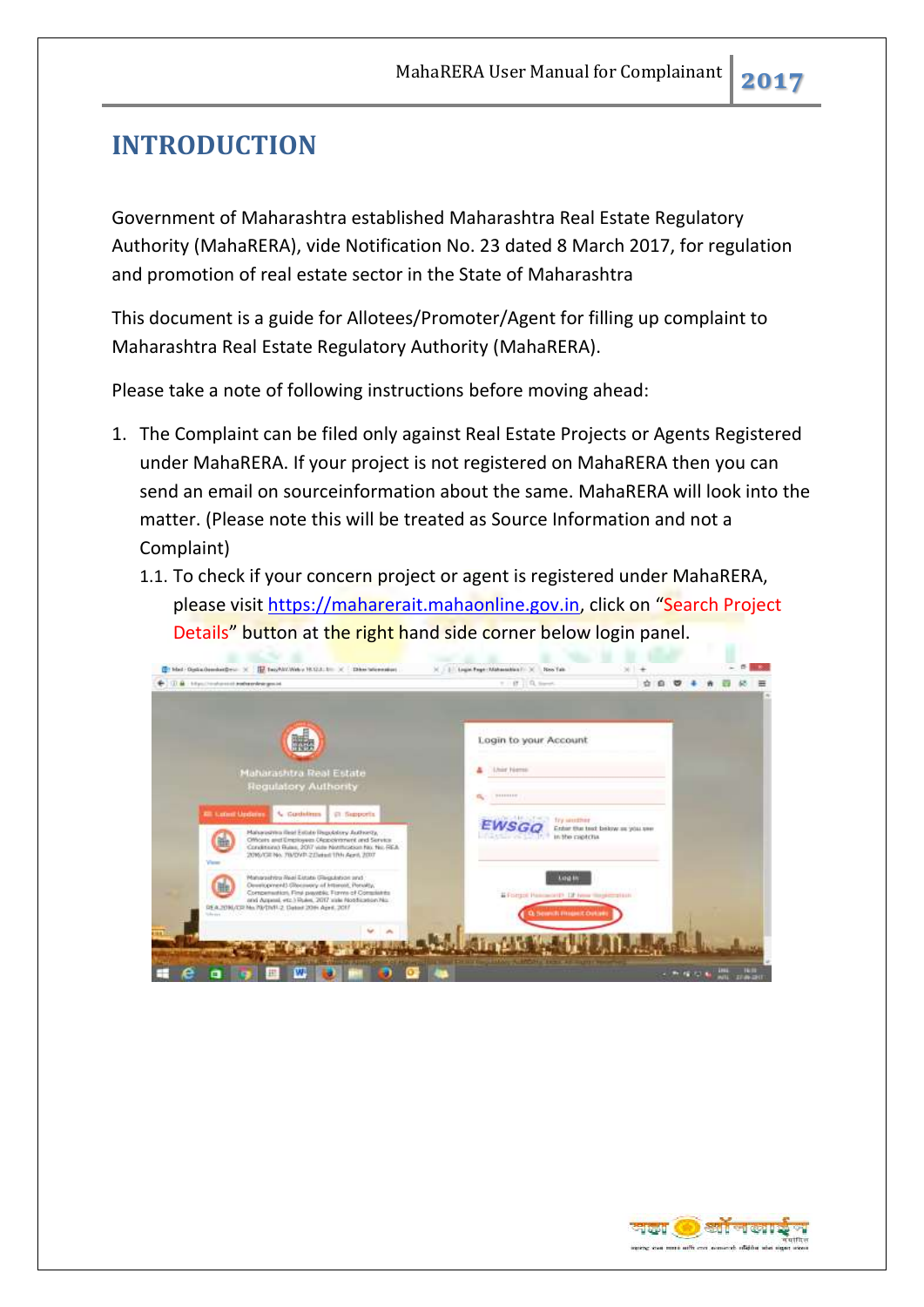1.2.On Click, a new window will open up and you can find required information by selection of criteria:

| 21 Mail - Diplika/Jacritar@mill >       2 Easy FAYLINds = 19.12.3 : Mill >C   Other Information | X     Login Page: Mahimuhtra T. X   New Tab                                                                     | ×. |   |   |         |   | $-$ 8               | × |
|-------------------------------------------------------------------------------------------------|-----------------------------------------------------------------------------------------------------------------|----|---|---|---------|---|---------------------|---|
| 1 & https://natures/crahaerlinkgov.in/sain/tist/sain/t.                                         | $\sigma$ $\alpha$ is an                                                                                         |    | ☆ | a |         |   |                     | ≡ |
| Maharashtra Real Estate Regulatory Authority<br>E.                                              |                                                                                                                 |    |   |   |         |   |                     |   |
| Search Project Details                                                                          |                                                                                                                 |    |   |   |         |   |                     |   |
| Select User Type"                                                                               | Registered Projects C Registered Agents                                                                         |    |   |   |         |   |                     |   |
| Registration Number*                                                                            |                                                                                                                 |    |   |   |         |   |                     |   |
|                                                                                                 | Hoch                                                                                                            |    |   |   |         |   |                     |   |
| Search Result                                                                                   |                                                                                                                 |    |   |   |         |   |                     |   |
| No Records Found                                                                                |                                                                                                                 |    |   |   |         |   |                     |   |
|                                                                                                 |                                                                                                                 |    |   |   |         |   |                     |   |
|                                                                                                 | C This is the attraced Application of Mahatashtra Rust Estate Regulatory Authority, India, All Rights Reserved. |    |   |   |         |   |                     |   |
| W                                                                                               |                                                                                                                 |    |   |   | 4 数 图 编 | œ | 18.11<br>21-89-2017 |   |

- 2. Complainant must have following details (documents) ready before filling up the complaint:
	- 2.1. Facts of the Case
	- 2.2. Relief(s) sought In view of the facts mentioned in paragraph 4 above, the complainant prays for the following relief(s)
	- 2.3. Interim order, if prayed for: Pending final decision on the complaint the complainant seeks issue of the following interim order
- 3. Complainant must have an Email ID and Mobile Number for registration on MahaRERA, these contact details will be used by MahaRERA officials in future to communicate with you.

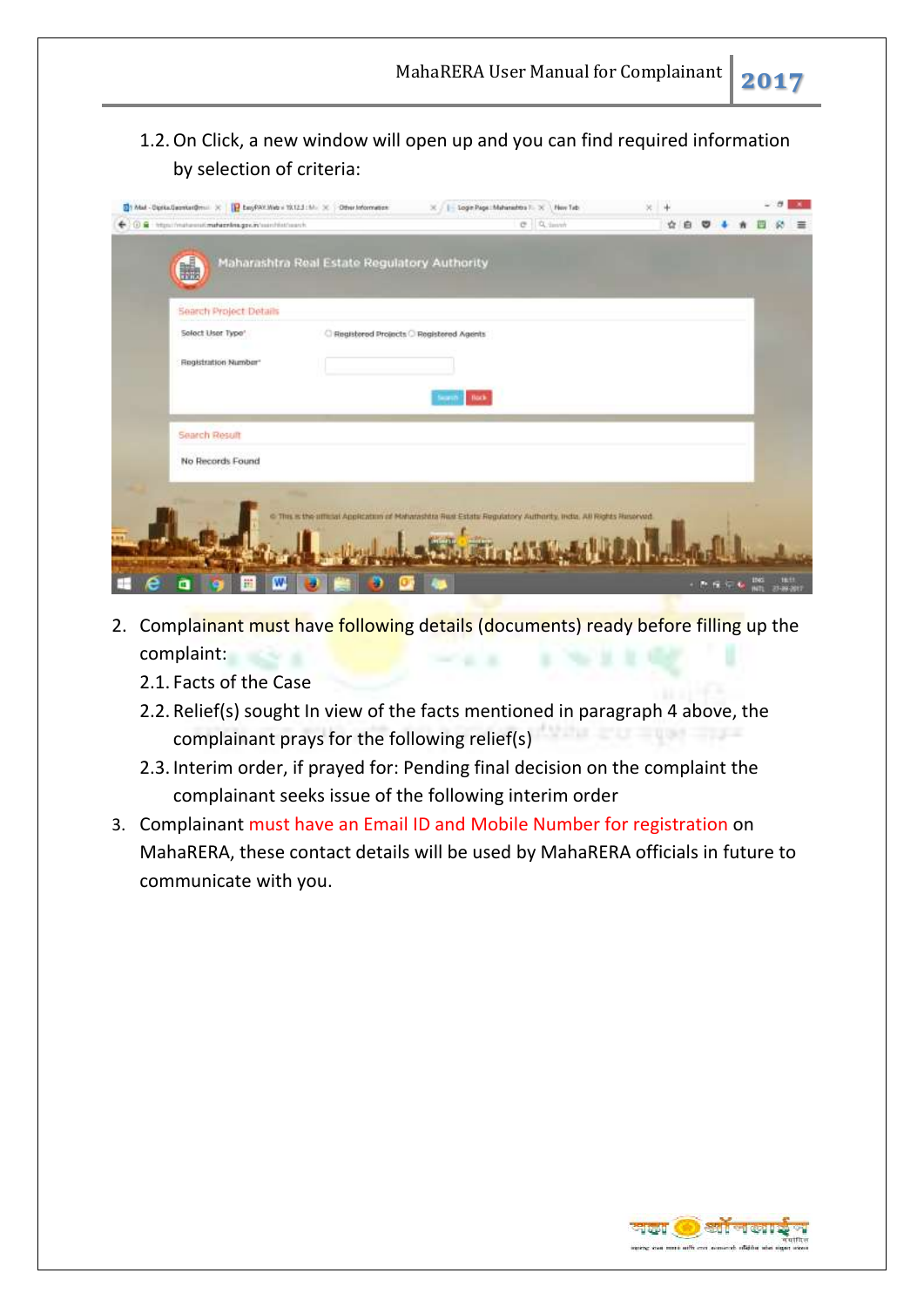## **HOW TO FILE A COMPLAINT?**

MahaRERA has developed an online portal for registration of Complaints as mentioned above. This portal takes all the required information pertaining to the Complaint from Complainant for its redressal.

#### *Step1: User Registration*

The Complainant must register himself/herself on the online portal by creating his/her unique Username and Password. For this:

1. Visit [https://maharerait.mahaonline.gov.in](https://maharerait.mahaonline.gov.in/) and click on "New Registration"



- 2. Next, following window will open then select appropriate details such as
	- 2.1.User Type: **Complainant**
	- 2.2. State/UT: Either **Maharashtra or Dadra Nagar Haveli or Daman and Diu**
	- 2.3.User Name: **\*This should be a unique name, which you will use later to enter into the online portal**
	- 2.4. Password and Confirm Password: **This should be a key to enter your password which must contain:**
		- 2.4.1. Minimum 8 characters
		- 2.4.2. One Upper case letter
		- 2.4.3. One Numerical
		- 2.4.4. One Special Character
	- 2.5. Email ID: **This Email id will be used to communicate for future official communications**
	- 2.6. Mobile Number: **This mobile number will be used to communicate for future official communications**

Once all the details are correctly filled, user will be created and you will move one step ahead. A verification link will be sent to your given email id for confirmation.

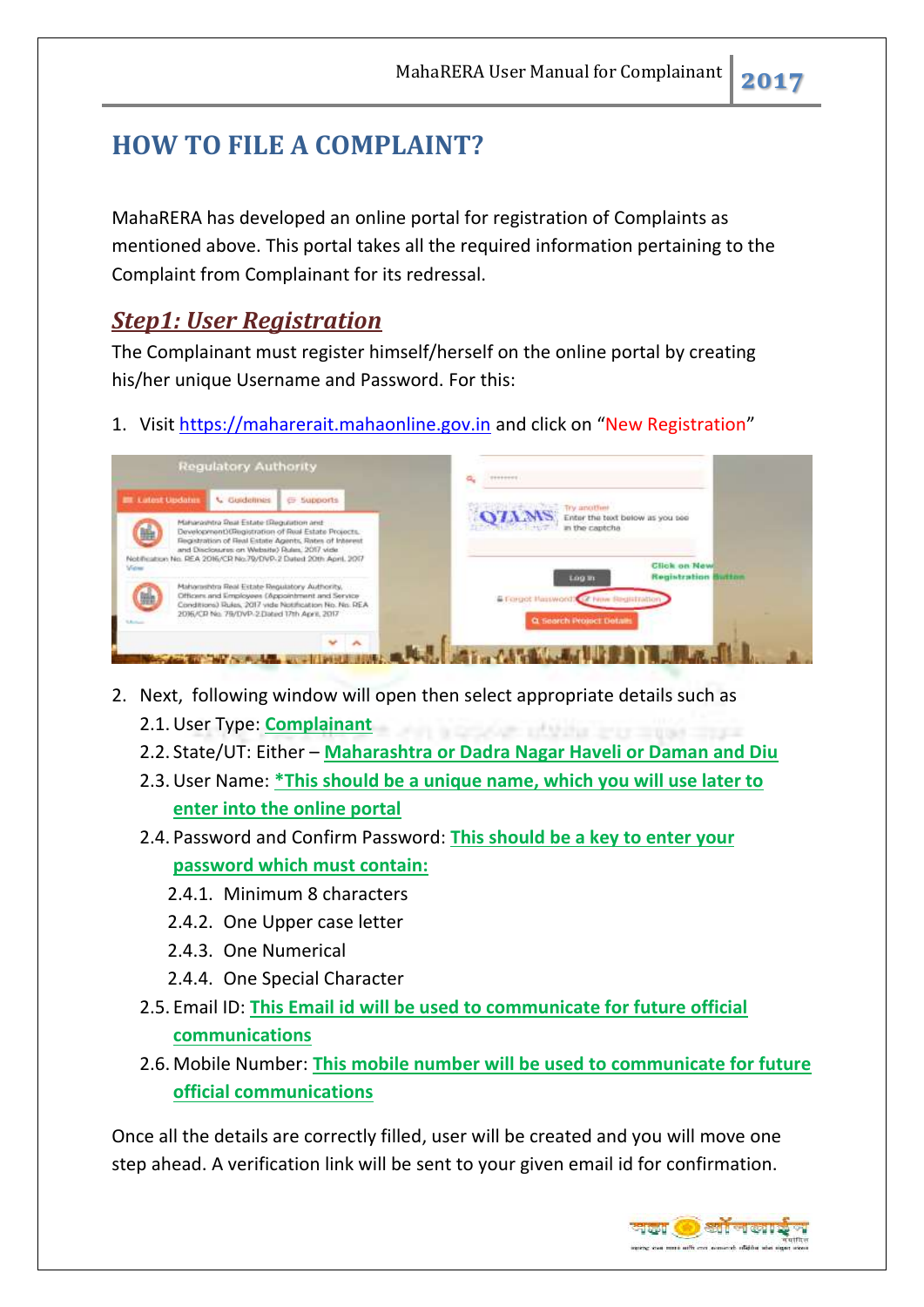#### *Step2: Login to the System*

On successful user registration, you can enter the system using your **User name** and **Password**.

| 目                                                                                                                                                                                                      | Login to your Account                                                                    |
|--------------------------------------------------------------------------------------------------------------------------------------------------------------------------------------------------------|------------------------------------------------------------------------------------------|
| Maharashtra Real Estate                                                                                                                                                                                | Enter your details here:<br><b>Username, Password and</b><br>Lisar Name<br>Captcha image |
| <b>Regulatory Authority</b>                                                                                                                                                                            | <b>BARBAGAS</b><br>a.                                                                    |
| <b>L</b> Guidelines<br>Supports<br><b>Indates</b>                                                                                                                                                      | Try another                                                                              |
| Maharashtra Real Estate (Regulation and<br>Development)(Registration of Real Estate Projects,<br>Registration of Real Estate Agents, Rates of Interest<br>and Disclosures on Website) Rules, 2017 vide | <b>QZLMS</b><br>Enter the text below as you see<br>in the captcha                        |
| No. REA 2016/CR No.79/DVP-2 Dated 20th April 2017<br>Maharashtra Real Estate Regulatory Authority.                                                                                                     | Log in                                                                                   |
| Officers and Employees (Appointment and Service<br>Conditions) Rules, 2017 vide Notification No. No. REA                                                                                               | E Forgot Password? El New Registration                                                   |

1. Once logged into the system click on **Accounts**, then click on **My Profile**.

|                                     | Mahasaritra Real Estate Real DC / 11 Mahasaritra Real Estate Real 2 / 4 |                                                      |                  |                         | $-$ 8 | x.       |
|-------------------------------------|-------------------------------------------------------------------------|------------------------------------------------------|------------------|-------------------------|-------|----------|
| ۰                                   | O & https://natures/cruckershik.gov.in/percent/de/personalists?         |                                                      | $e - 9$ . Second | ☆ 白 ワ 4                 |       | $\equiv$ |
| Maha-RERA                           | ≡<br>胎                                                                  | Maharashtra Real Estate Regulatory Authority         |                  |                         |       |          |
|                                     | My Profile                                                              |                                                      |                  |                         |       |          |
| Médezense.                          |                                                                         | General Information (All * Has field are mandatory.) |                  |                         |       |          |
| <b>Consulations</b>                 | <b>Individual</b>                                                       |                                                      |                  |                         |       |          |
| <b>Account</b><br><b>B</b> Hyllonia | First Name *                                                            |                                                      | Middle Name      |                         |       |          |
| <b>Chings Plassword</b>             | Last Name"                                                              |                                                      |                  |                         |       |          |
| <b>Complaint Debain</b><br>Payment  |                                                                         |                                                      |                  |                         |       |          |
| tog Out                             | Address For Official Communication                                      |                                                      |                  |                         |       |          |
|                                     | House Number."<br>전대 (2011년) 10월 5일                                     |                                                      | Butiding Name."  |                         |       |          |
|                                     | Street Name*<br>지하 보러 장치                                                |                                                      | Locality *       |                         |       |          |
|                                     | Landmark."<br>1221 NY LE                                                |                                                      | State/VT*        | MAHARASHTRA             |       |          |
|                                     | Titutators. <sup>4</sup>                                                |                                                      | Distance?        | matical mission         |       |          |
| ā<br>e                              | 囲<br>w                                                                  |                                                      |                  | $-7 - 0 = 6$ and $-700$ |       |          |

- 1.1 Enter Details as given:
	- 1.1.1 Individual details: **First Name, Middle Name and Last Name**
	- 1.1.2 Address for Official Communication: House Number, Building Name, Street Name, Locality, Landmark, State/UT, Division, District, Taluka, Village, Pin Code.
	- 1.1.3 Contact Details: **Mobile Number and Email Id**

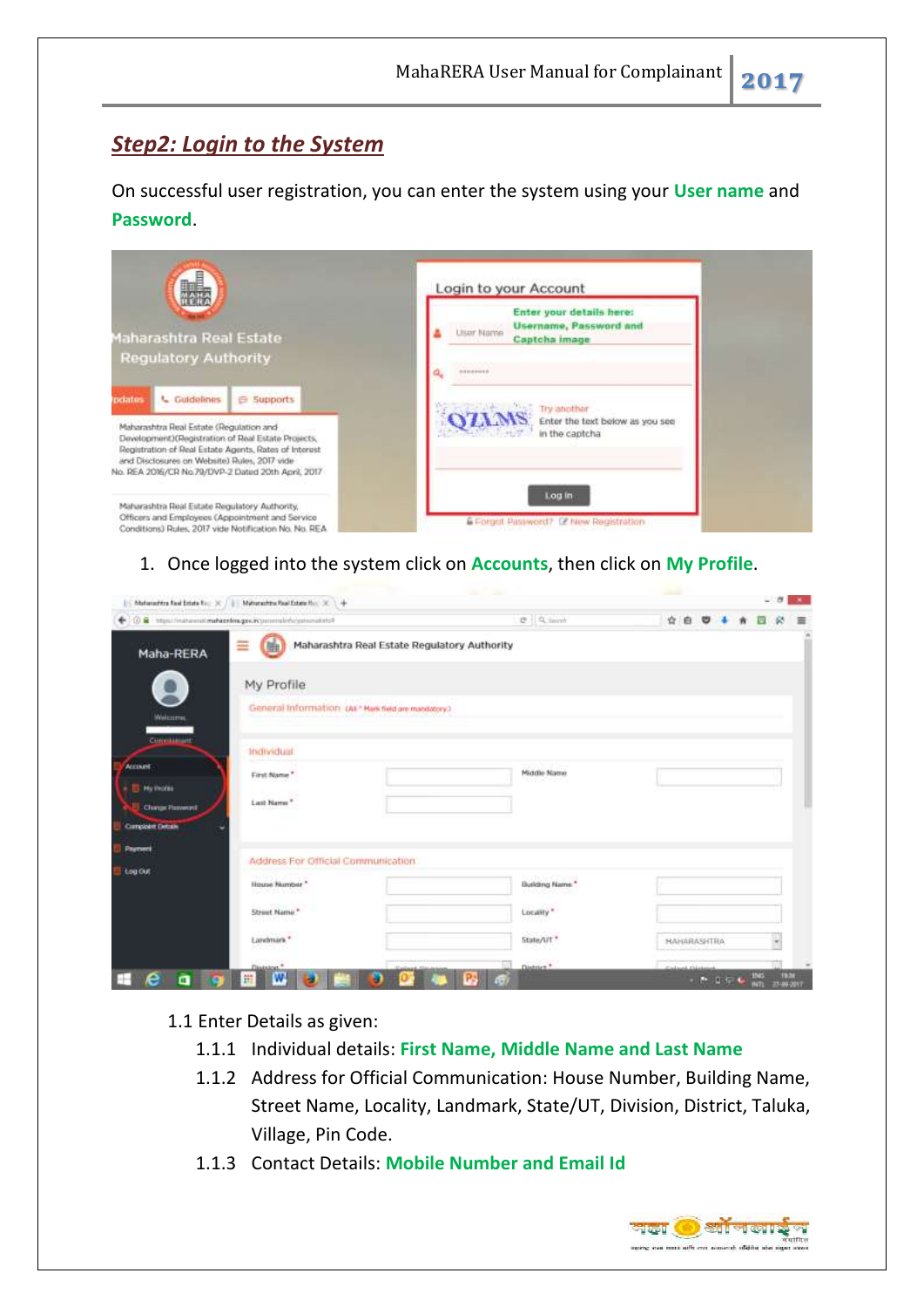#### *Step3: Adding Complaint*

1. Now for Complaint registration, click on the **Complaint Details** tab will expand in two more sub tabs as **Add New Complaints** and **List of Complaints**. To add your complaint, click on **New Complaints** and start filling up the details as instructed below.



**SILT O SITUATION** supersy area month with your accounted stillates when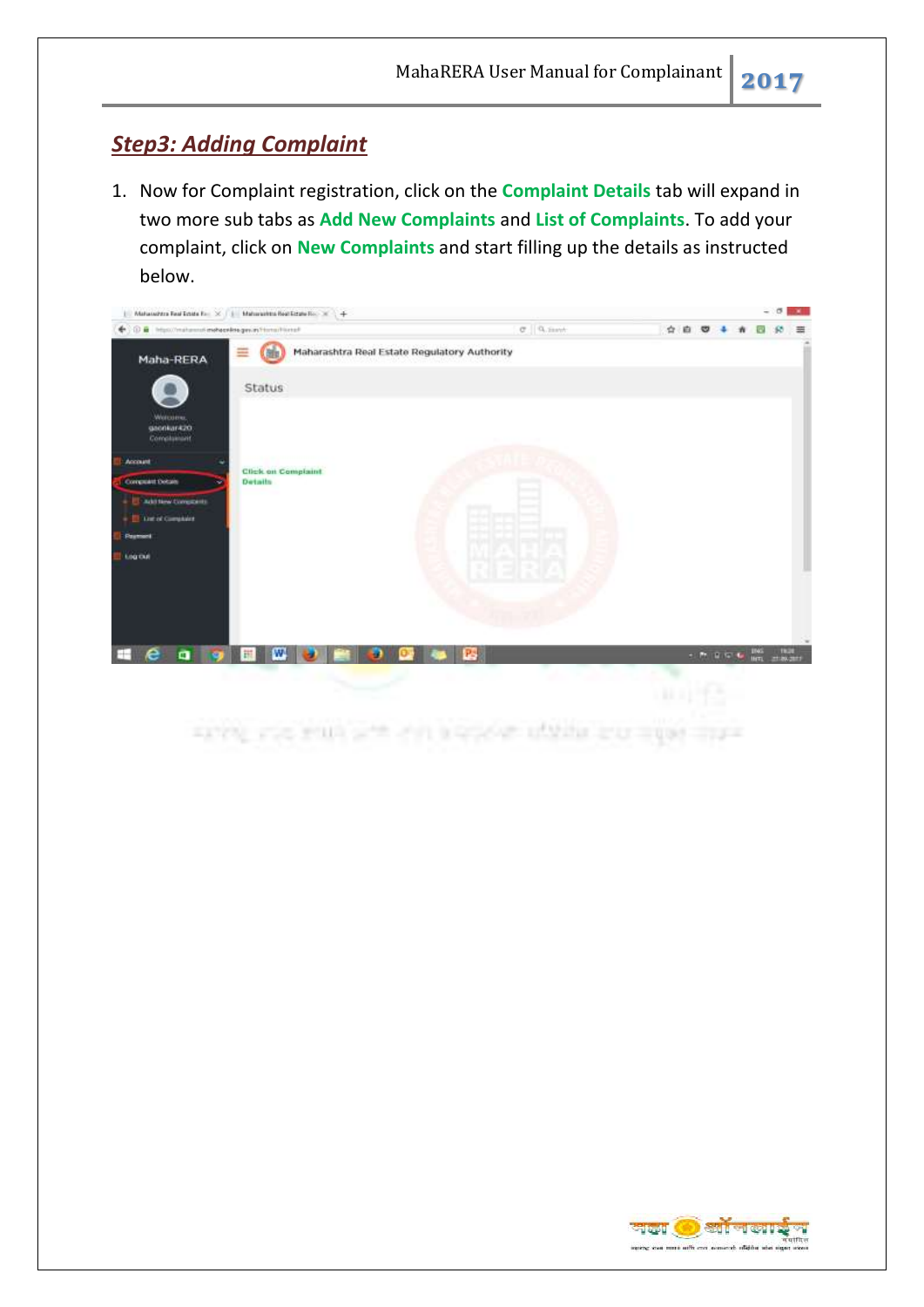MahaRERA User Manual for Complainant **2017**

- 2. Adding Complaint can be done in 5 easy steps, if you have all the details ready as mentioned in the [introduction section.](#page-1-0)
	- 2.1. **STEP 1**: **Add Complaint** with following details:
		- 2.1.1. **Division:** Konkan, Amravati, Aurangabad, Pune, Nagpur and Nashik
		- 2.1.2. **Registration Number:** You will find this number using steps mentioned in the [introduction section.](#page-1-0)
		- 2.1.3. **Project/Agent Name** and **Promoter Name** will appear automatically.

|                                   | Mahasartea Rad Erista Rec (X)     Login Page: Mahasartea (V)   + | $C = 9$                                                                                                         | ×<br>☆ 白<br>◛                                |
|-----------------------------------|------------------------------------------------------------------|-----------------------------------------------------------------------------------------------------------------|----------------------------------------------|
|                                   | Citizen Complaint                                                |                                                                                                                 |                                              |
| Welcome.<br>compt<br>Complainant. | Add Complaint<br><b>TEXCOMPLAN</b>                               | 土<br>۵<br>Add Respondent<br>Add Correliairunt<br><b>Uplaad Document</b>                                         | 窗<br>Declaration                             |
| Account                           |                                                                  |                                                                                                                 |                                              |
| Completed Details<br>Payment      | Complaint Details                                                |                                                                                                                 | All * mark fields are mandatory.             |
| Log Out                           | Division."                                                       | Ammiett                                                                                                         |                                              |
|                                   | Registration Namber *.                                           | <b>Well</b><br>F50300000003                                                                                     |                                              |
|                                   | Project Nome                                                     | indesidasid                                                                                                     |                                              |
|                                   | Promotor Name                                                    | mondavidn                                                                                                       |                                              |
|                                   | This application submitted to department, can not be modified.   |                                                                                                                 |                                              |
|                                   |                                                                  | 6 This is the official Application of Maharashtra Real Estate Regulatory Authority, India. All Rights Reserved. | <b>Controllering</b>                         |
| 8000000007<br>A.M.                | HighRight All<br>Watch Case<br><b>Till hale Words</b>            |                                                                                                                 | $\overline{\mathcal{M}}$                     |
| σ                                 | uв<br>m                                                          | 67                                                                                                              | <b>COLOR</b><br>4100.000<br><b>T-29-2017</b> |

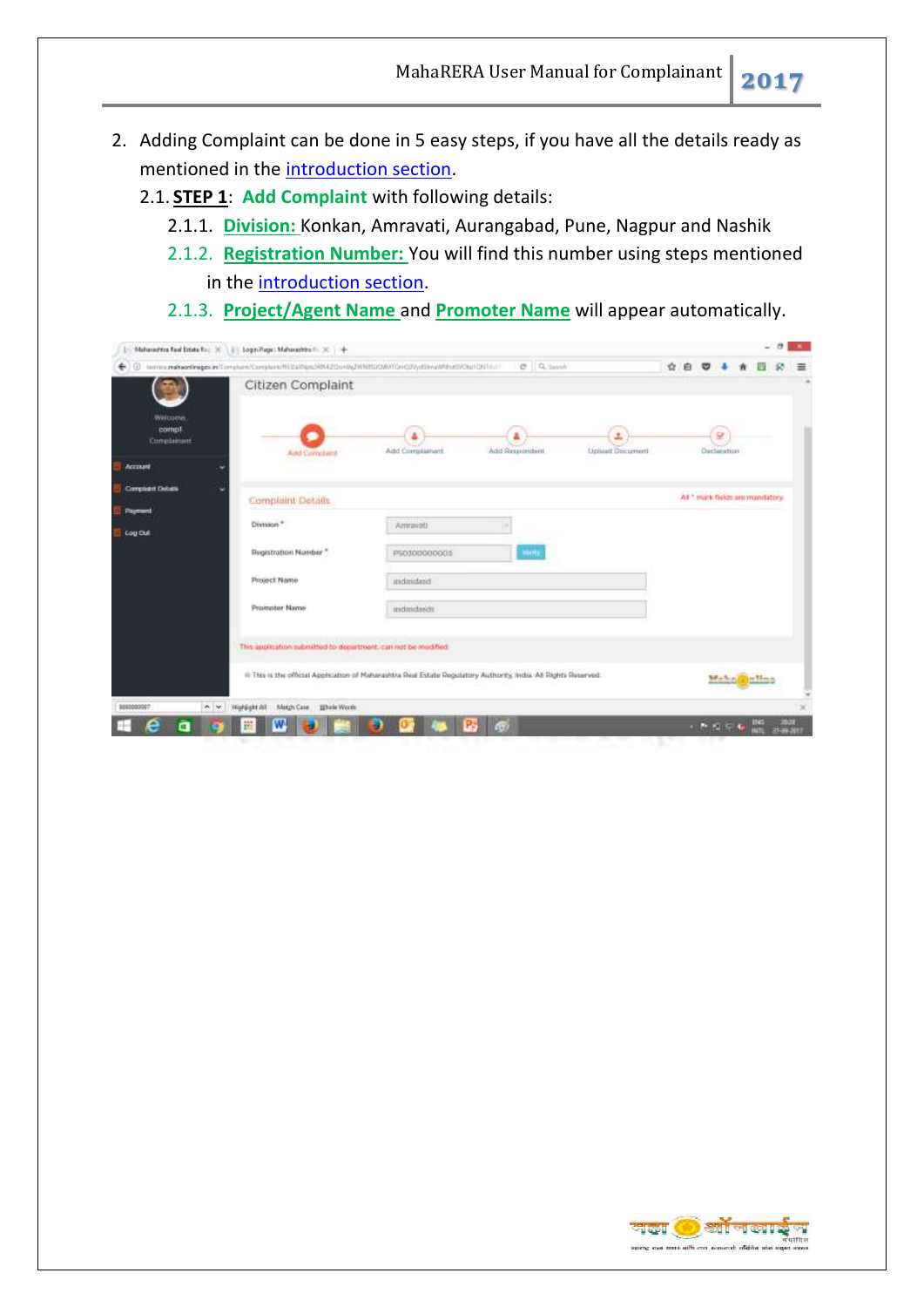- 2.2. **STEP 2**: **Add Complainant** (Individual who wants to file complaint) with following details:
	- 2.2.1. **Complainant Name**:
	- 2.2.2. **Complainant Type**: Promoter/ Real Estate Agent / Allotee / Other If other specify the same.
	- **2.2.3. Please state your nature of interest in this project**
	- 2.2.4. **Address of existing office/residence of the complainant**: House Number, Building Name, Street Name, Locality, Landmark, State/UT, Division, District, Taluka, Village, Pin Code
	- 2.2.5. **Contact Number**: Mobile Number, Office Number and Email id

| Maturanttra Real Estate Regulatory Authority<br>Ξ<br>蚯<br>Maha-RERA<br>Citizen Complaint<br><b>TOPICK</b><br>٠<br>٠<br>窘<br>Cangainet<br><b><i>Limes</i></b> Distanced<br><b>July Herzsenstern</b><br>Scottwident<br>Industrial<br><b>Bald Complement</b><br><b>ACCOUNT</b><br><b>Composed Exhaus</b><br>Ad 1 more liested one monitorial<br>Artist Compliations<br><b>Hamon</b><br><b>Thurst Deputed on Number</b><br>PIERRODOGOGI<br>ZEBER#00000000020<br>Completed Number<br>The company of the company of the<br>ುಂಬ<br>Condition and of<br><b>FRANCISCO</b><br>uspoid<br>Details of Complainant (5)<br>Complainers Rome"<br>Compilationed Tape <sup>*</sup><br>limited electronic Parties |
|------------------------------------------------------------------------------------------------------------------------------------------------------------------------------------------------------------------------------------------------------------------------------------------------------------------------------------------------------------------------------------------------------------------------------------------------------------------------------------------------------------------------------------------------------------------------------------------------------------------------------------------------------------------------------------------------|
|                                                                                                                                                                                                                                                                                                                                                                                                                                                                                                                                                                                                                                                                                                |
|                                                                                                                                                                                                                                                                                                                                                                                                                                                                                                                                                                                                                                                                                                |
|                                                                                                                                                                                                                                                                                                                                                                                                                                                                                                                                                                                                                                                                                                |
|                                                                                                                                                                                                                                                                                                                                                                                                                                                                                                                                                                                                                                                                                                |
|                                                                                                                                                                                                                                                                                                                                                                                                                                                                                                                                                                                                                                                                                                |
|                                                                                                                                                                                                                                                                                                                                                                                                                                                                                                                                                                                                                                                                                                |
|                                                                                                                                                                                                                                                                                                                                                                                                                                                                                                                                                                                                                                                                                                |
| (1) he bis Macrosoft is for Ethiol Chigadian and Household Macrosoft Macrosoft Purent Pause (Computer State of Everyonan Sell Agree on 1 have 222 June 6, and approval private Colombia in the purent<br>in the a complaint do this required, planne scale sons colors of Stormet in this propert<br>Thomas might prop makers of automobile the parageon."                                                                                                                                                                                                                                                                                                                                     |

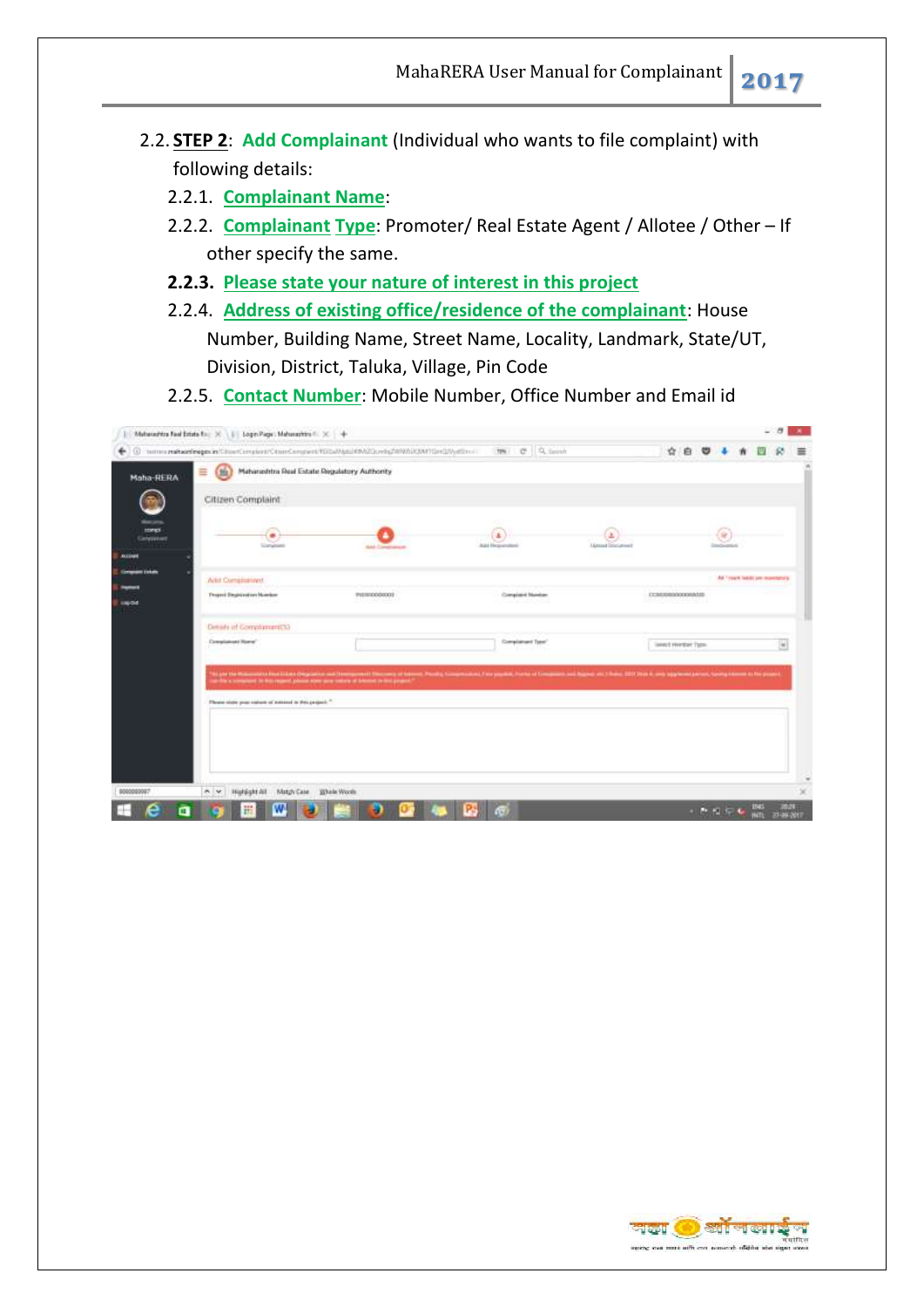- 2.3. **STEP 3**: **Add Respondent** (Individual against whom you want to file a complaint) with following details:
	- 2.3.1. **Respondent Name**:
	- 2.3.2. **Respondent Type**: Promoter/ Real Estate Agent / Allotee / Other If other specify the same.
	- 2.3.3. **Address of existing office/residence of the Respondent**: House Number, Building Name, Street Name, Locality, Landmark, State/UT, Division, District, Taluka, Village, Pin Code

|                                         |                                                        | (C) with a management for the comparative Character of Microsoft Microsoft Control (Microsoft Control of the C) (C) and the |                                                           | ☆ 白 四 ↓                        |                                    |
|-----------------------------------------|--------------------------------------------------------|-----------------------------------------------------------------------------------------------------------------------------|-----------------------------------------------------------|--------------------------------|------------------------------------|
| Maha-RERA                               | Maharashtra Real Estate Regulatory Authority<br>Ξ<br>蚯 |                                                                                                                             |                                                           |                                |                                    |
|                                         | Citizen Complaint                                      |                                                                                                                             |                                                           |                                |                                    |
| <b>TOPICK</b><br>Cangusowt              | ٠<br>Simplem                                           | A<br>AAF Exhibition                                                                                                         | <b>Bill Rivers</b><br>Antillegement                       | л<br><b>Lightweil Students</b> | $\frac{1}{2}$<br>Individual        |
| <b>ACCOUNT</b><br><b>Company Entain</b> |                                                        |                                                                                                                             |                                                           |                                |                                    |
| <b>WEIGHT</b>                           | Add lieipondert                                        |                                                                                                                             |                                                           |                                | Ad 1 more liabilities manufacture. |
| uspoid                                  | <b>Thranel Depolastics Number</b><br>100 S.M. WARREN   | PERMITTED<br>- - - - - - -                                                                                                  | Completed Number<br>anaza.                                | ZEBER#00000000028              |                                    |
|                                         | <b>Racticulars of the Hespbistone</b>                  |                                                                                                                             |                                                           |                                |                                    |
|                                         | Drawmind Name"                                         |                                                                                                                             | Type of Enquirement                                       | limit T Floriday Turn          | ⋓                                  |
|                                         | Address of the existing office desperation.            |                                                                                                                             |                                                           |                                |                                    |
|                                         | Home Hu /First No.                                     |                                                                                                                             | <b>Hutching</b>                                           |                                |                                    |
|                                         | Silvered                                               |                                                                                                                             | Lacamy                                                    |                                |                                    |
|                                         | <b>Tuesday</b>                                         |                                                                                                                             | Titeris/OT 7                                              | <b>SANT HAN</b>                | $\left[ \frac{1}{2} \right]$       |
|                                         | Dismann 1                                              | <b>Geleck Demana</b>                                                                                                        | Glassratt,"<br>$\frac{1}{2} \left( \frac{1}{2} \right)^2$ | latest times                   |                                    |
|                                         | Totals."                                               | telect hear.                                                                                                                | <b>Village</b><br>$\omega$                                | <b>Tennet Viknise</b>          | $\overline{\mathbf{e}}$            |
|                                         |                                                        |                                                                                                                             |                                                           |                                |                                    |

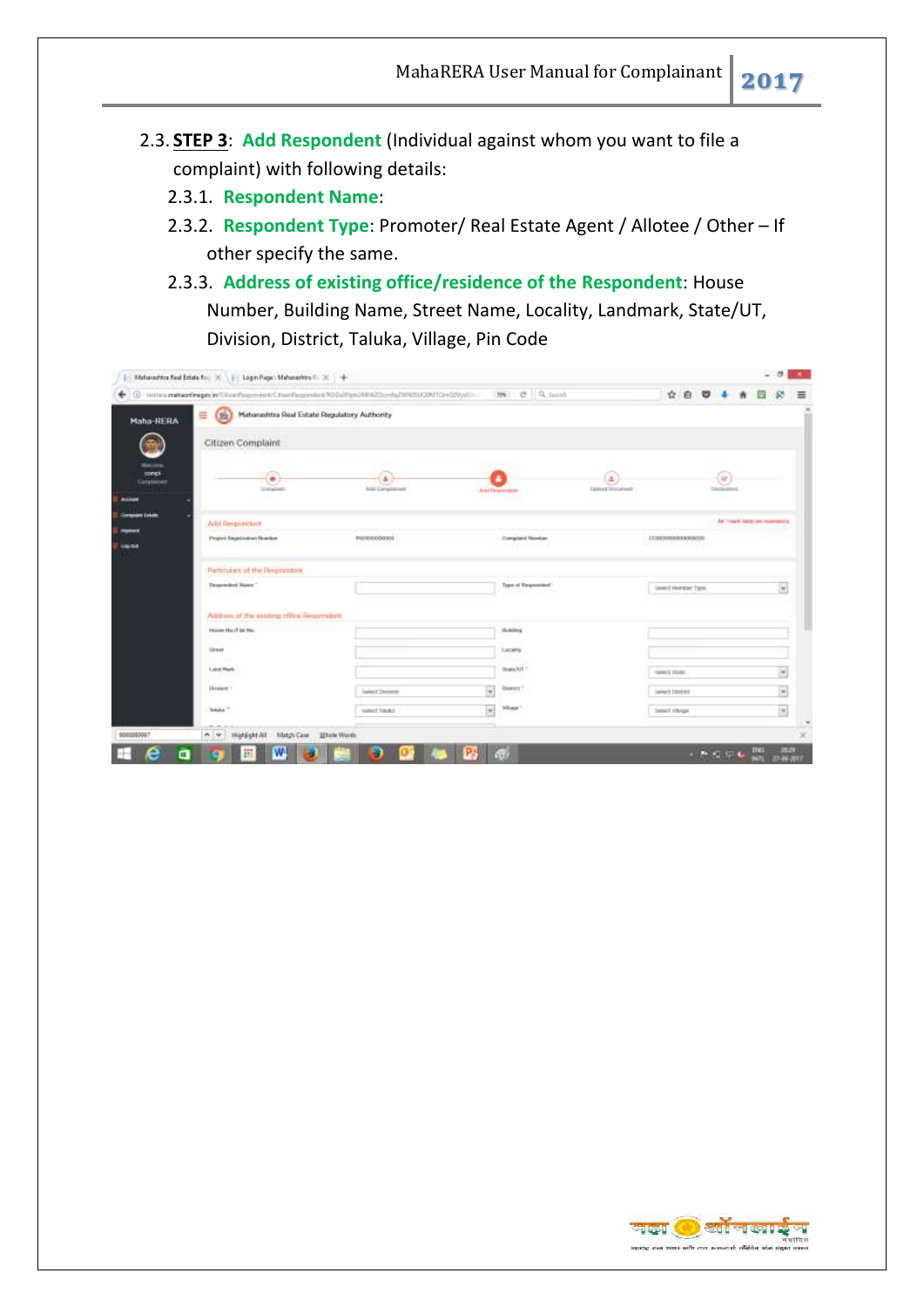- 2.4. **STEP 4**: **Upload Documents** Add short description of the mentioned details and upload the documents.
	- 2.4.1. **Facts of the Case** [give a concise statement of facts and grounds for complaint] [not more than 250 words] (You can add more than one file here). Also note it a mandatory document.
	- 2.4.2. **Relief(s) sought In view of the facts mentioned** in paragraph 4 above, the complainant prays for the following relief(s)[Specify the relief(s) claimed explaining the grounds of relief(s) and the legal provisions (if any) relied upon][Not more than 100 words] (You can add more than one file here). Also note it a mandatory document.
	- 2.4.3. **Interim order**, if prayed for: Pending final decision on the complaint the complainant seeks issue of the following interim order: [Give here the nature of the interim order prayed for with reasons] [not more than 100 words] (You can add more than one file here). Also note it a mandatory document.

|                      | (i) summanutes design in Chambu (Direction HSL/A) alumin (EDm No 2WN SUNA) De CP (video WA HS/Chambu                                                                                                       | THE C Q SHOW                                                                                                      | ☆ 白                                                                                                        |                        |                                      |
|----------------------|------------------------------------------------------------------------------------------------------------------------------------------------------------------------------------------------------------|-------------------------------------------------------------------------------------------------------------------|------------------------------------------------------------------------------------------------------------|------------------------|--------------------------------------|
| Ξ<br>36<br>Maha-RERA | Maturaphtra Real Estate Regulatory Authority                                                                                                                                                               |                                                                                                                   |                                                                                                            |                        |                                      |
|                      | Citizen Complaint                                                                                                                                                                                          |                                                                                                                   |                                                                                                            |                        |                                      |
| torici-<br>Canyannes | Liste and Control<br>AAF Constrained                                                                                                                                                                       | <b>Add Helpenstern</b>                                                                                            | <b>Upstream Greenwood</b>                                                                                  | 窘<br><b>Individual</b> |                                      |
|                      | Upstaat Documents                                                                                                                                                                                          |                                                                                                                   |                                                                                                            |                        | Ad 1 month liabilities monitorially. |
|                      | <b>Thranci Depictration Number</b><br>PIERCOOREI                                                                                                                                                           | Completed Numbers                                                                                                 | CEREMONIA KANADI                                                                                           |                        |                                      |
| St War               | <b>Despite Nove</b>                                                                                                                                                                                        | <b>Zearples</b>                                                                                                   | <b>Union Document</b>                                                                                      | Action                 |                                      |
|                      | Facts of the Case (gove a rooming sharement of terms and proposity too<br>complexed their more than 250 words). "                                                                                          | Facts of the case gran a consiste observers of back well.<br>projects for compliant foot please than 2010 worlds. | Application has been julemeted to doportment.<br>turn run for munitized                                    | <b>Card</b>            |                                      |
| $\overline{z}$       | Facts of the Class (goes a concret statement of tacts and provide fac-<br>WWW.ARRAY<br>complaint Door more than 250 works). <sup>2</sup><br>10. 그 화 화 사진 10 원이 좀 먹어요?                                      | <b>CALL</b>                                                                                                       | Approximative Ceres substituted to department.<br>can not be modified.<br>Commercial and Control and Party | $-$                    |                                      |
| $\mathcal{R}^+$      | Facts of the Case tone a concise statement of facts and grounds for<br>completed title more than 250 works!"                                                                                               | <b>Week Struff</b>                                                                                                | Application has been submitted to department.<br>rate not be multired.                                     | <b>First</b>           |                                      |
|                      | Belief LL Jacques in Venezueld Infants of the west of this and the belief                                                                                                                                  | fectual of contin                                                                                                 | Application had been laterathed to department.<br>can rest be modified.                                    |                        |                                      |
| 4.11                 | above, the complement physicility the following miletizatile ecoly the<br>teplated box (distinct in deposite the process terminal Gibbon)<br>provisions UL any) releaf apart@Not more ULar 950 worskil * 1 |                                                                                                                   |                                                                                                            |                        |                                      |